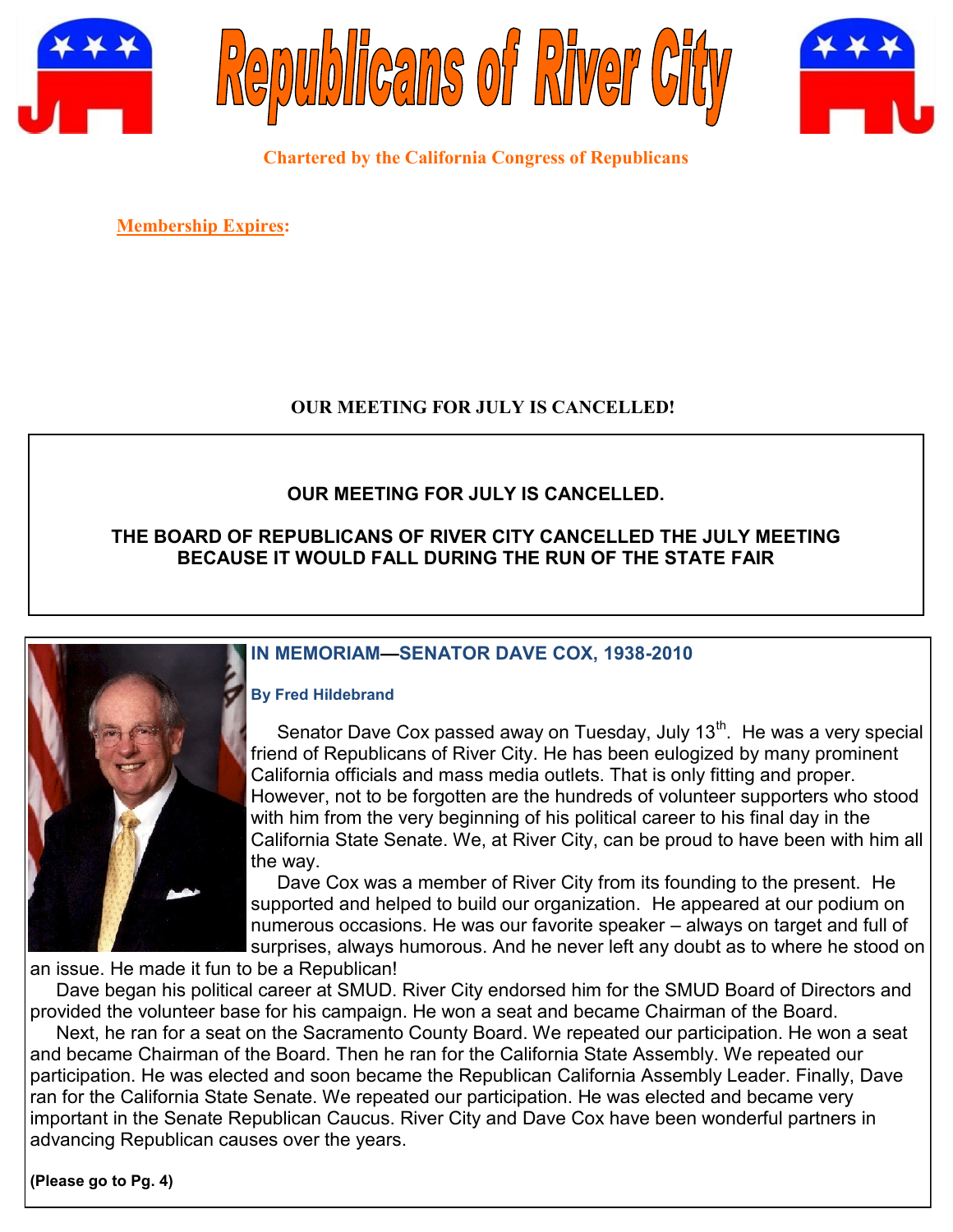

## **Assemblyman Niello On The Passing Of Senator Dave Cox**

My thoughts and prayers go out to the family of my good friend Senator Dave

Cox. California has lost a truly great representative and public servant. He will be missed. Rest in peace, my friend.

## **Assemblyman Niello Honors Colonel Ross Davidson During Veteran's Recognition Event**

Assemblyman Roger Niello has recognized World War II, Korean War, and Vietnam War Veteran Col. Ross Davidson during a Legislative Veterans' Recognition event held June 23rd at the Sacramento Convention Center.

Members of the Legislature were invited to nominate a veteran and Col. Davidson was selected by Assemblyman Niello to represent the 5th Assembly District.

Col. Ross Davidson served as a pilot in the Air Force throughout three wars: World War II, the Korean War and the Vietnam War. He survived 34 missions in World War II alone and was awarded 51 medals throughout his military career; including two Distinguished Flying Crosses, one of the highest honors in the Air Force.

During the 1950's, along with Col Bernt Balchen, he landed a C-47 onto Taku Glacier in Alaska in order to deliver supplies to a group of stranded scientist. They achieved two historic landing and

Page 2 **19 billion shortfall and leave** takeoffs on the glacier. Col Bernt 4517.9 billion shortfall and leave and he were nicknamed the "Lewis and Clark" of the Arctic due to their efforts.

> After the Vietnam War, Col. Davidson settled down in Carmichael with his family and became a businessman. Today Ross is still a businessman and community activist. He has donated one of his dress uniforms to the veteran's Memorial Museum in Branson, Missouri.

"It is important that we recognize veterans and it is extraordinary to see individuals who have dedicated their lives to service in times of war and peace. We need to occasionally stop and reflect on their service and sacrifice for our country. I was honored to be with all the veterans at the ceremony and proud to recognize Colonel Davidson," said Assemblyman Niello.

## **IN CASE YOU MISSED IT: From the Legislative Analyst's Office Regarding the Governor's Revised Budget**

*Large Budget Problem Little Changed Since January.* In the May Revision, the administration estimates that California must address a \$17.9 billion gap between current–law resources and expenditures in the 2010–11 General Fund budget. In our view, the administration's estimate is reasonable. While our tax revenue estimates are slightly higher than the Governor's: \$400 million in 2009–10 and \$1 billion in 2010–11—overall, our view of the budget problem is similar.

*Governor's Proposal Relies Heavily on Spending Reductions.* The Governor's May budget package proposes \$19.1 billion of solutions—enough to close the

the General Fund with a \$1.2 billion reserve. Program spending reductions make up two–thirds of the solutions proposed by the Governor. Compared to his January proposal, the May Revision assumes a more reasonable level of increased federal aid (\$3.4 billion), although receipt of even that amount remains uncertain. Borrowing and fund shifts total about 10 percent of the Governor's solutions. New revenues make up under 5 percent of the Governor's package.

*Significant New Spending Reduction Proposals.* The May Revision includes major spending reduction proposals that were not included in the Governor's base budget package in January. In particular, the Governor proposes eliminating the California Work Opportunity and Responsibility to Kids (CalWORKs) program, which provides cash grants and welfare –to–work services to over 1 million Californians in low–income families. He also would eliminate state funding for need–based, subsidized child care thereby eliminating slots for more than 200,000 children. The cuts mainly would be ongoing in nature. Still, even if the Legislature approved all these painful cuts and realized the savings assumed by their passage, a stubborn multibillion dollar operating deficit would persist in the years to come.

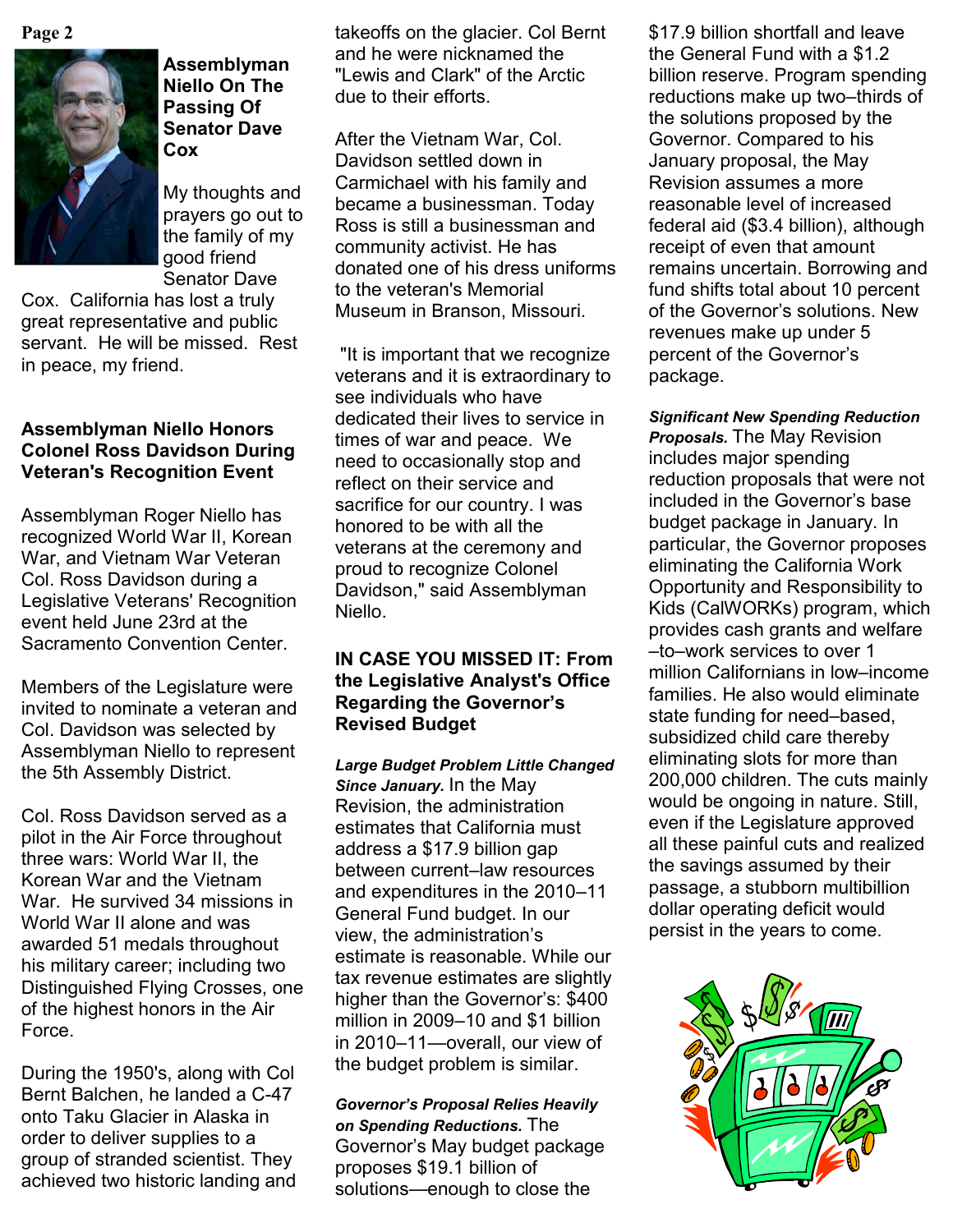#### **Page 3**

## **IN MY OPINION:**

## **THE TROUBLESOME SUPREME COURT (TIME FOR SERIOUS JUDICIAL REFORM???)**

### **by Chris Angle**

On Monday, June 28, the Supreme Court handed down its' verdict on the case of McDonald vs. Chicago, which upheld the Second Amendment and affirmed on a practical level the right to self defense (through gun ownership) that even states and cities cannot abridge. While a victory for the American people, what is so disturbing about this case is that the final decision was only approved by a 5-4 margin. In joining the dissent, Justice Stephen Breyer stated that ‗nothing in 18th, 19th, 20th, or 21st century history shows a consensus that the right to private armed self defense….is deeply rooted in this nation's history or tradition or is otherwise fundamental'. Apparently, three other justices agreed with him. While the liberal/conservative split on the Court (and in the judiciary at large) has been well known for decades, Justice Breyer's historically illiterate comment would justify one at least questioning whether the Supreme Court can still be considered a reliable guarantor of the Constitution and the freedom of the American people.

Over the last two generations, America has watched as activist judges have used their rulings to effectively amend state constitutions, pass laws from the bench, and amend the Constitution. Over time, it has become clear that judges and justices of a certain ideological persuasion are destroying the

system that the American Founders set up. A free society that the Founder's envisioned requires a judicial system that views itself as a caretaker of the laws and the Constitution. What we now appear to have is a Supreme Court that barely (5-4) fulfills this role. The Founder's idea that a handful of truly publicspirited, loyal, non-ideological people would constrain themselves to, in the words of one justice, "calling balls and strikes" is an idea that cannot be said to be solidly entrenched in this Court. The Supreme Court, a fraction of whose members don't see the right of self-defense as fundamental and basic, begins to run the danger of losing the respect of a significant fraction of the populace. In order to effectively execute its' function in society, the Court needs to be seen as consisting of 9 individuals interested in nothing more than the maintenance of the Constitution and legal system as opposed to 5 disinterested justices and 4 liberal voters with law degrees.

It is unfortunate that a significant fraction of the individuals currently populating the judicial system have the view, similar to Breyer, that they should grab any ideological tool at their disposal (including historical illiteracy) to obtain a desired judicial outcome. In acting as he has, Justice Breyer reminds us again of the major weakness in the American system of government, namely that there is no effective check on judicial power such as exists in the balance between Congress and the President. While constitutional purists might argue that the check is in the judicial appointment process (advise and consent) or a constitutional amendment, this has not proven to be effective. The fact is, one

major political faction in this country expects its' justices to use their power to amend the Constitution from the bench without going through the normal amendment process. The constitutional amendment process is too cumbersome (and rightly so) to effectively counter the sheer numbers of questionable decisions enacted by an activist judiciary.

In summary, it is difficult to see a justice like Breyer, who would deny that Americans possess a fundamental right to self defense, as anything less than a threat to traditional American liberty and freedom. Were Breyer simply one judge standing alone in his opinions, he would not be much of a threat. Unfortunately however, the fact is that there are many judges and justices who sympathize with Breyer and who believe that their role is to legislate and amend from the bench. The numerous highhanded actions of many unelected activist judges over the years indicates that some sort of effective democratic check on their power may be necessary if the U.S. is not to evolve into a state effectively ruled by judges. While subjecting judges to political pressure is not ideal and could actually even be considered dangerous, Breyer-like justices are bringing us to the point where some sort of reform needs to at least begin to be considered. While subjecting judges to elections and judicial decisions to plebecites would likely result in legal anarchy and confusion, allowing 70 Senators (for example) to vacate a particularly controversial decision by the Court would not be unreasonable. While a Court of 9 disinterested souls would be the best solution,

**(Please Go To Pg. 4, Col 3)**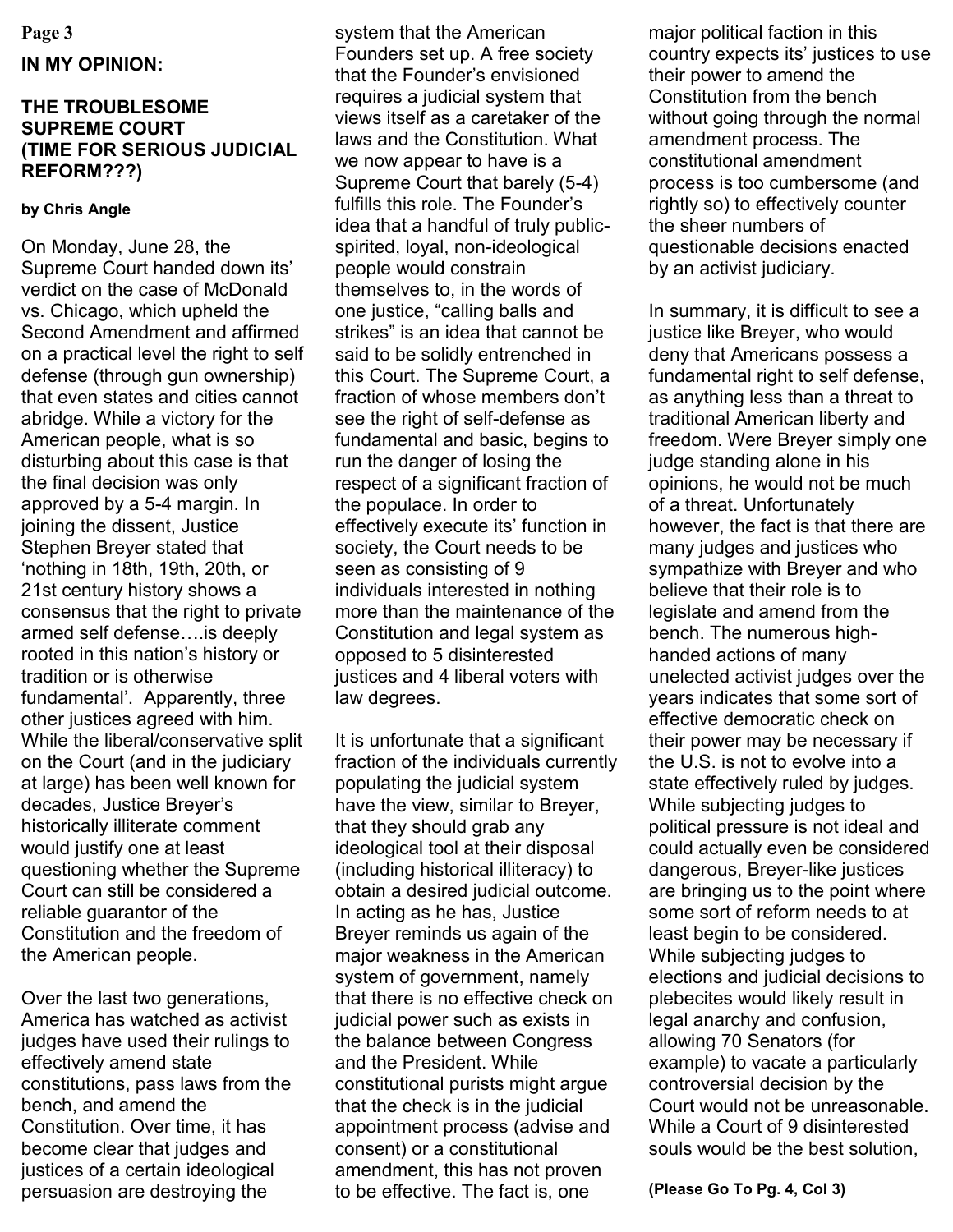#### **Page 4**

# **IN MEMORIAM**—**SENATOR DAVE COX, 1938-2010 (Cont)**

 Many of us can relate anecdotes relating to Dave. It is a tribute to him that he maintained such close ties to so many volunteers. He did not change as he moved up the ladder of political success as so many elected officials do. If one wished, he would see a volunteer in his office. He actually gave out his personal phone number and announced it from our very podium. Dave was generous with his help for constituents and volunteers. Many wish they could thank him. I personally will be forever grateful that he appointed me to represent him at the CRP and at the Sacramento County Central Committee. He helped in so many ways that it would be impossible to list them.

 Dave was a family man. His wife, Maggie, his children and grandchildren are saddened. We, at River City, feel like extended family. May God rest his Soul.



# **ON THIS DATE IN HISTORY**

July 2, 1862 - Rep. Justin Morrill (R-VT) wins passage of the Land Grant Act, establishing colleges open to African-Americans, including such students as George Washington Carver.

July 6, 1854 - First state Republican Party officially organized in Jackson, Michigan, to oppose Democrats' pro-slavery policies.

July 12, 1974 - Republican National Chairman George H. W. Bush establishes Republican national Hispanic Assembly.

July 16, 1866 - Republican Congress overrides Democrat President Andrew Johnson's veto of Freedman's Bureau Act, which protected former slaves from "black codes" denying their rights.

July 17, 1862 - Over unanimous Democrat opposition, the Republican Congress passes the Confiscation Act, stating that slaves of the Confederacy "shall be forever free."

July 19, 1867 - Republican Congress overrides Democrat President Andrew Johnson's veto of legislation protecting the voting rights of African-Americans.

## **THE TROUBLESOME SUPREME COURT (Cont):**

the last two generations have seen America move far away from this ideal. The current philosophical make up of the judiciary demands that some sort of effective check on judicial power needs to begin to be studied. Breyer's comments are as good a point as any to begin the discussion.



# **DID YOU KNOW**

Did you know you can now pay your River City dues on line?

It's easy. Just set your computer browser to REPUBLICANS OF RIVER CITY, click on JOIN, and fill out the form. Then click on the SUBMIT button and fill in the credit card information.



**ublished by the Republicans of River City:**

Volume 2010, Issue 7 P. O. Box 1776 Carmichael, CA 95609-1776

Editor: Robert Evans Telephone 359-5741

# **Republicans of River City Board of Directors:**

Carl Burton, President Fred Hildebrand, Director Betty Axup, 1st Vice President Patty Hildebrand, Director Al Rogel, 2nd Vice President Lynn MacLean, Director TBA, Membership Secretary Paul Green, Past President Robert Evans, Treasurer Chris Angle, Director Richard Eigenheer, Director Colleen Fitzpatrick, Director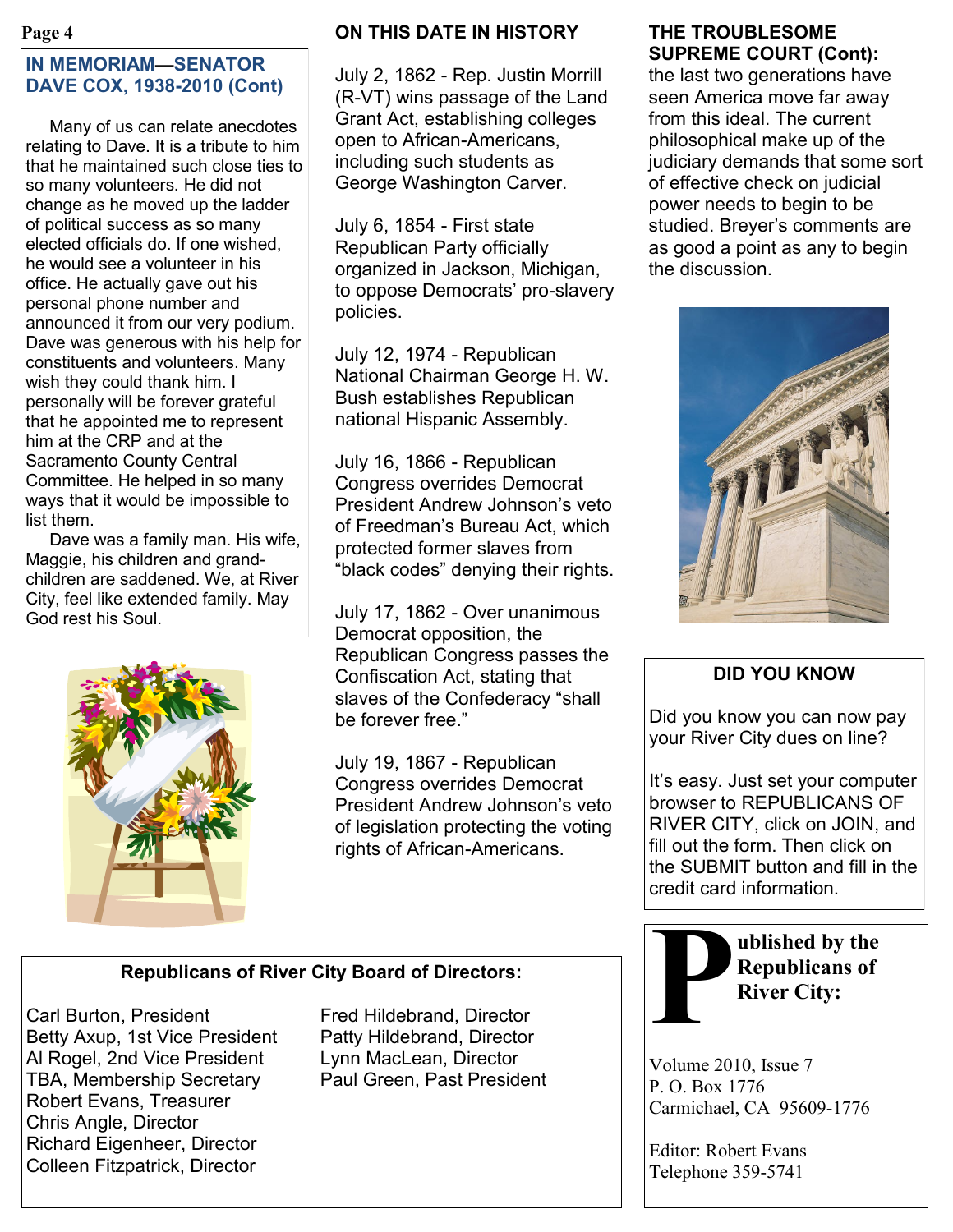

# **THE GOVERNOR'S CORNER**

**Governor Schwarzenegger Hosts Pension Roundtable-Gathers Academics, Elected Officials, Opinion** 

Schwarzenegger

# **Leaders to Discuss Comprehensive Pension Reform (7/8/2010)**

Governor Arnold Schwarzenegger hosted a pension reform roundtable with academics, elected officials, students and opinion leaders to discuss California's pension crisis and the need for comprehensive reform. The Governor has been pushing for pension reform since coming into office, and recent studies by Stanford and the University of Chicago and Northwestern have reinforced the immediacy with which the legislature must act to reign in rising costs. The Governor has promised not to sign a budget that does not include pension reform and is calling for lower benefits for new employees, increased employee contributions, truthful financial disclosure and honest funding.

―Our pension crisis is a real problem that gets worse every day. California has \$500 billion in unfunded pension debt that, without reform, will continue to grow and crowd out funding for programs and services Californians hold dear such as higher education, parks and environmental protection," said Governor Schwarzenegger. "This roundtable is designed to expose the depths of the pension problem and to alert Californians of the even worse consequences should their leaders continue to ignore it. The state has a duty to ensure taxpayer dollars go to

and that's why I will not sign a budget that does not include pension reform."

California has long provided generous pension benefits to its employees, but in 1999, the legislature and Governor Gray Davis significantly and retroactively boosted benefits after being assured by the California Public Employee's Retirement System (CalPERS) that doing so would not cost "a dime of additional taxpayer money." But since the passage of that legislation, taxpayer spending on pension benefits has skyrocketed by more than 2000 percent (nearly 3000 percent in the General Fund) while spending on University of California and California State University, parks and recreation and environmental protection has either declined or failed to keep up with inflation. This year, taxpayers are being required to divert nearly \$3.8 billion from state programs and services to pay for retiree benefits provided by CalPERS, five times more than CalPERS projected in 1999. Over the past ten years, CalPERS's projections were off by \$20 billion, and now CalPERS predicts state costs will total \$270 billion over the next thirty years and still leave pensions only 75 percent funded. Worse, that projection assumes the stock market will double every ten years – if not, the costs will be higher.

The Governor's Administration has recently negotiated contract agreements with six state employee unions that include elements of pension reform that will help control costs going forward and ensure support for legislation requiring full disclosure from state pension funds and honest funding of pension promises as and when they are

**Page 5** made. The six unions – the six unions – the six unions – the six unions – the six unions – the six unions – the six unions – the six unions – the six unions – the six unions – the six unions – the six unions – the California Association of Highway Patrolmen, California Department of Forestry Firefighters, California Association of Psychiatric Technicians, American Federation of State, County and Municipal Employees, the Union of American Physicians and Dentists and the International Union of Operating Engineers – represent 40,000 of the state's public employees. If ratified, these agreements will save the state nearly \$1.4 billion in FY 2010-11, and, if similar agreements are reached with the state's six other employee unions, state savings in FY 2010-11 would total \$2.2 billion, with \$1.2 billion from the General Fund.

> The Governor's Administration will continue to negotiate in good faith with all of the employee unions on all aspects of the pension reform measures. However, Governor Schwarzenegger will not sign a budget without four elements of pension reform that must be done legislatively, separate and apart from any memorandums of understanding. They include:

> 1. Rolling back the expansion of pension benefits adopted in 1999 as Senate Bill 400 (Chapter 555, Statutes of 1999).

2. Requiring a permanent five percentage-point increase in employee pre-tax contribution toward retirement benefits.

3. Calculating the retirement rate based on the highest three years of wages during employment instead of the highest single year.

4. Requiring full disclosure by state pension funds and honest funding of pension promises as and when those promises are made.